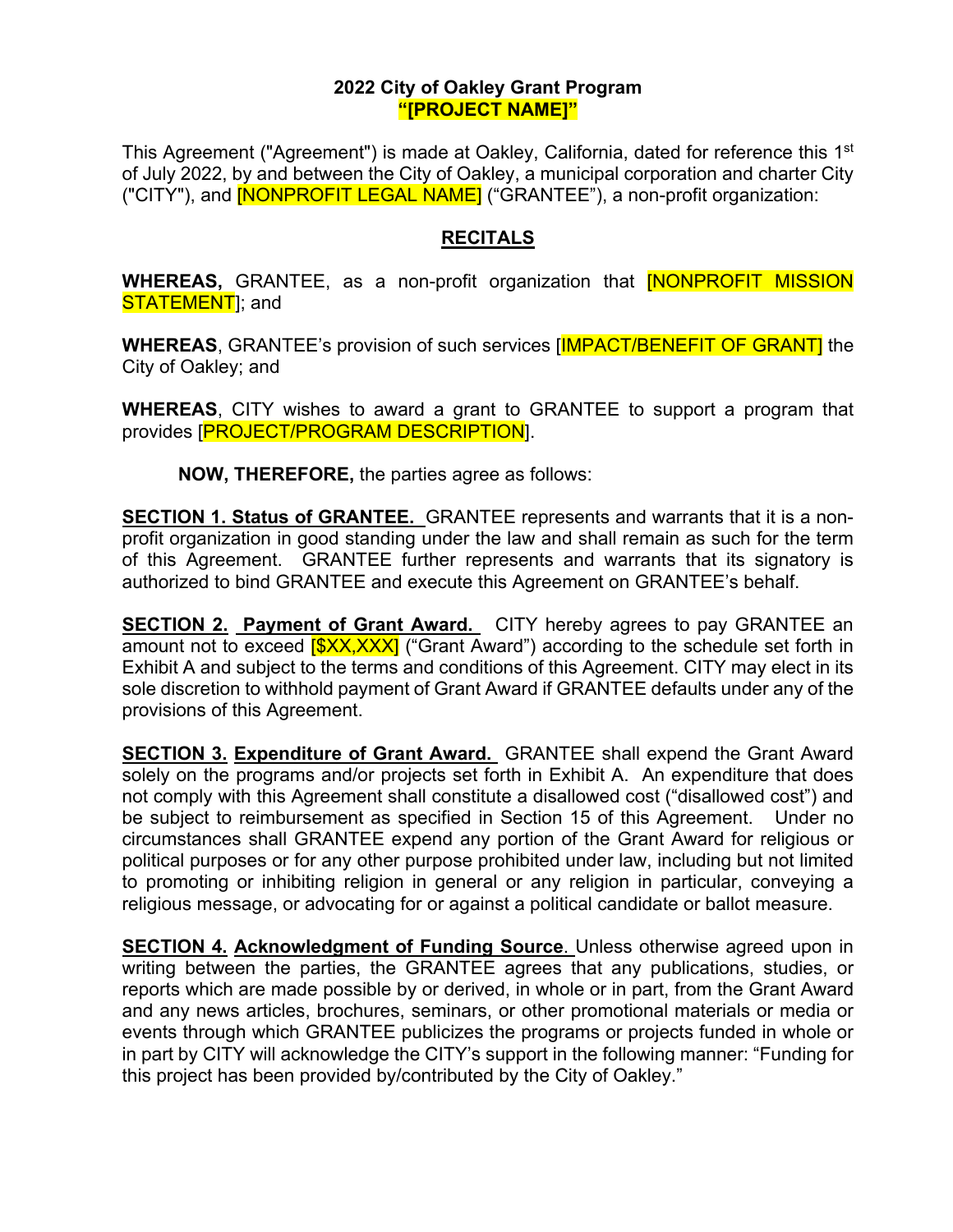**SECTION 5. The Parties' Relationship.** This Agreement shall not be construed as giving rise to any agency, partnership, joint venture, or employment relationship between CITY and GRANTEE. GRANTEE shall have no ability to bind the CITY and shall not hold itself out as having any such ability. Neither GRANTEE nor any of GRANTEE's officers, employees, agents, or subcontractors, if any, is an employee of CITY by virtue of this Agreement. GRANTEE's employees and agents shall not be entitled to any salary or benefits relating to CITY employment.

**SECTION 6. No Assignment.** GRANTEE shall not assign this Agreement without CITY's written authorization. Any unauthorized assignment shall be void and shall be considered a material breach of this Agreement.

**SECTION 7. Indemnification.** GRANTEE shall indemnify, hold harmless, and defend CITY, its City Council, boards and commissions, officers, officials, directors, employees, agents, volunteers and affiliates and each of them from any and all claims, demands, causes of action, damages, costs, expenses, attorney's fees, consultant's fees, expert fees, losses or liability, in law or in equity, of every kind and nature whatsoever arising out of or in connection with this Agreement, GRANTEE's performance hereunder, GRANTEE's or subcontractor's negligence including active or passive, or strict liability, including but not limited to personal injury including, but not limited to bodily injury, emotional injury, sickness or disease, or death to persons and/or damage to property of anyone, including loss of use thereof, caused or alleged to be caused by any act or omission of GRANTEE, or any subcontractor, or anyone directly or indirectly employed by any of them or anyone for the full period of time allowed by the law, regardless of any limitation of coverage by insurance, with the exception of the sole negligence or willful misconduct of the City.

The provisions of this section shall survive the expiration or termination of this Agreement.

**SECTION 8. Insurance Requirements.** GRANTEE agrees to comply with all of the Insurance Requirements set forth in Exhibit C, entitled "Insurance Requirements for GRANTEE." Failure to maintain the required insurance at all times shall constitute a default and material breach.

**SECTION 9. Non-Discrimination.** In performing this Agreement, GRANTEE, shall not, and shall ensure that any and all contractors or subcontractors, employees, agents, volunteers, officers, officials, directors, volunteers, and affiliates, also shall not discriminate, harass, or allow harassment against any person on the basis of sex, race, color, ancestry, religious creed, national origin, physical disability, mental disability, medical condition, age, marital status, sexual orientation, actual or perceived gender identity, or any other basis prohibited under law. GRANTEE shall include the nondiscrimination and compliance provisions of this clause in all subcontracts to perform work under this Agreement.

**SECTION 10. Compliance with All Applicable Laws.** In performing this Agreement,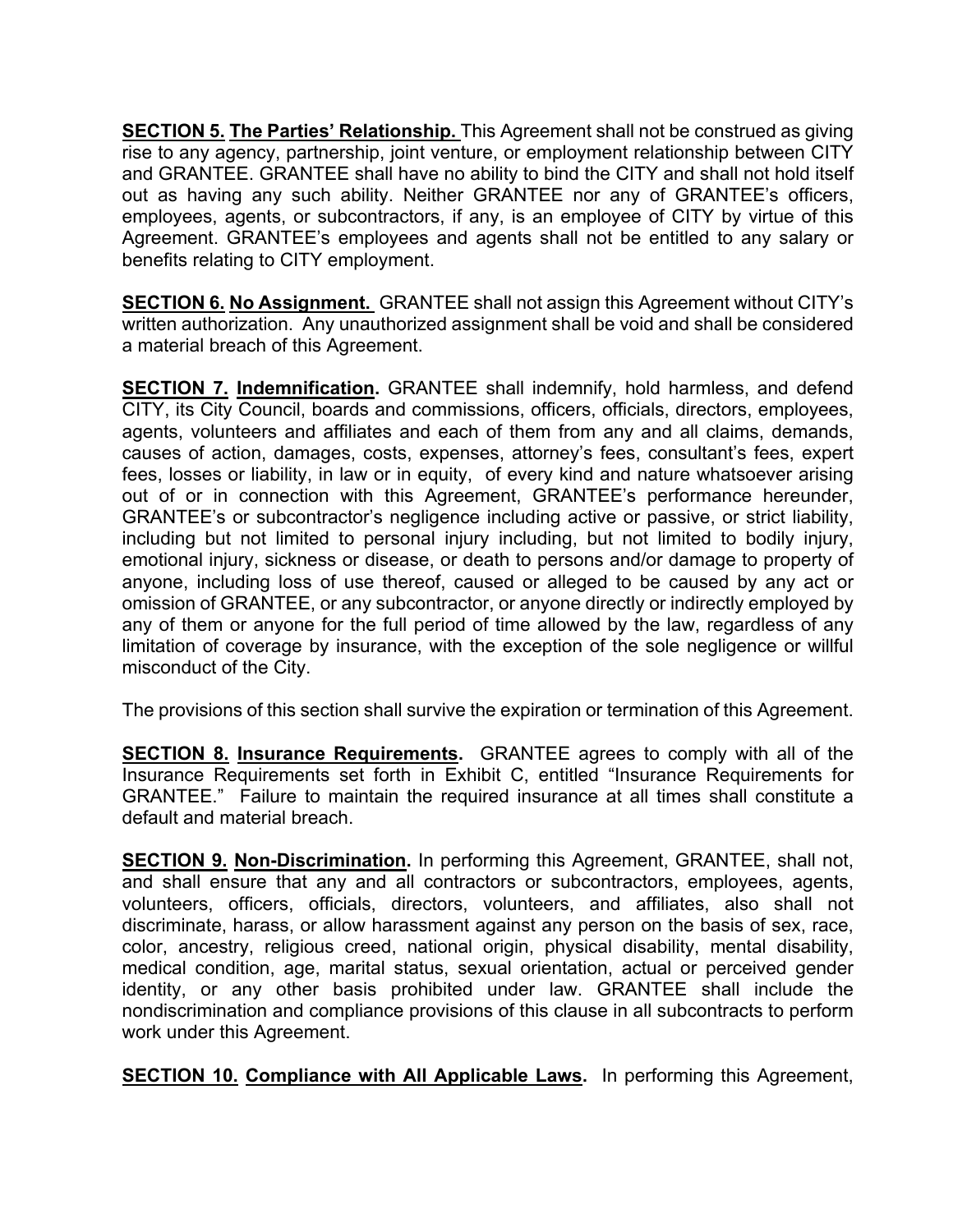GRANTEE warrants it shall comply with all applicable state and federal laws, rules, and regulations, whether now in force or hereinafter enacted.

**SECTION 11. Accounting.** For purposes of performance under this Agreement and receipt and expenditure of Grant Award, GRANTEE shall at all times maintain an accounting system that comports with generally accepted accounting principles.

**SECTION 12. Financial Records and Financial Report.** GRANTEE shall maintain satisfactory financial accounts, books, records, documents, and other evidence sufficient to properly reflect the amount, receipt, and expenditure of Grant Award.

Grantee shall submit to CITY a Final Report in the form identified in Exhibit B. The CITY reserves the right to request quarterly reports relating to the expenditure of the Grant Award or additional information as needed for American Rescue Plan Act reporting requirements. Said Quarterly Reports shall be in the form identified in Exhibit B. Said Final Report shall be submitted to CITY within fourteen (14) calendar days following the full expenditure of the grant award.

All financial records and financial reports shall be prepared in accordance with general accounting principles. The Annual and Quarterly Reports shall be public records and may be posted on the CITY's website. Failure to maintain proper financial records and submittal of timely financial reports shall be cause for termination as outlined in this agreement (See Section 17).

**SECTION 13. Audit and Examination.** Upon request, CITY's authorized representatives shall be provided with access and shall have the right to examine all financial records, documents, facilities, and activities related to GRANTEE's performance of this Agreement and to the receipt and expenditure of the Grant Award. Failure to comply with the request for audit, or a lack of documentation and records, may cause termination of this agreement (See Section 17). Termination of this agreement for failure to comply will require all unused or disallowed funds provided to GRANTEE to be refunded to the CITY.

**SECTION 14. Preservation of Records.** GRANTEE shall preserve and make available all records related to performance of this Agreement and related to the receipt and expenditure of the Grant Award until the expiration of **RETENTION PERIOD** from the date of final payment to GRANTEE or as required by applicable law, whichever is longer.

**SECTION 15. Reimbursement of Disallowed Costs.** Within ten (10) business days of the date of CITY's written notice to GRANTEE, GRANTEE agrees to reimburse to CITY any portion of the Grant Award paid by the CITY which CITY has in its sole discretion determined constitutes a disallowed cost.

**SECTION 16. Term.** This Agreement shall be for a term commencing on July 1, 2022, and expiring on June 30, 2023 unless terminated sooner per this Agreement.

**SECTION 17. Termination.** This Agreement may be terminated with or without cause by either CITY or GRANTEE with thirty (30) calendar days' written notice of termination. No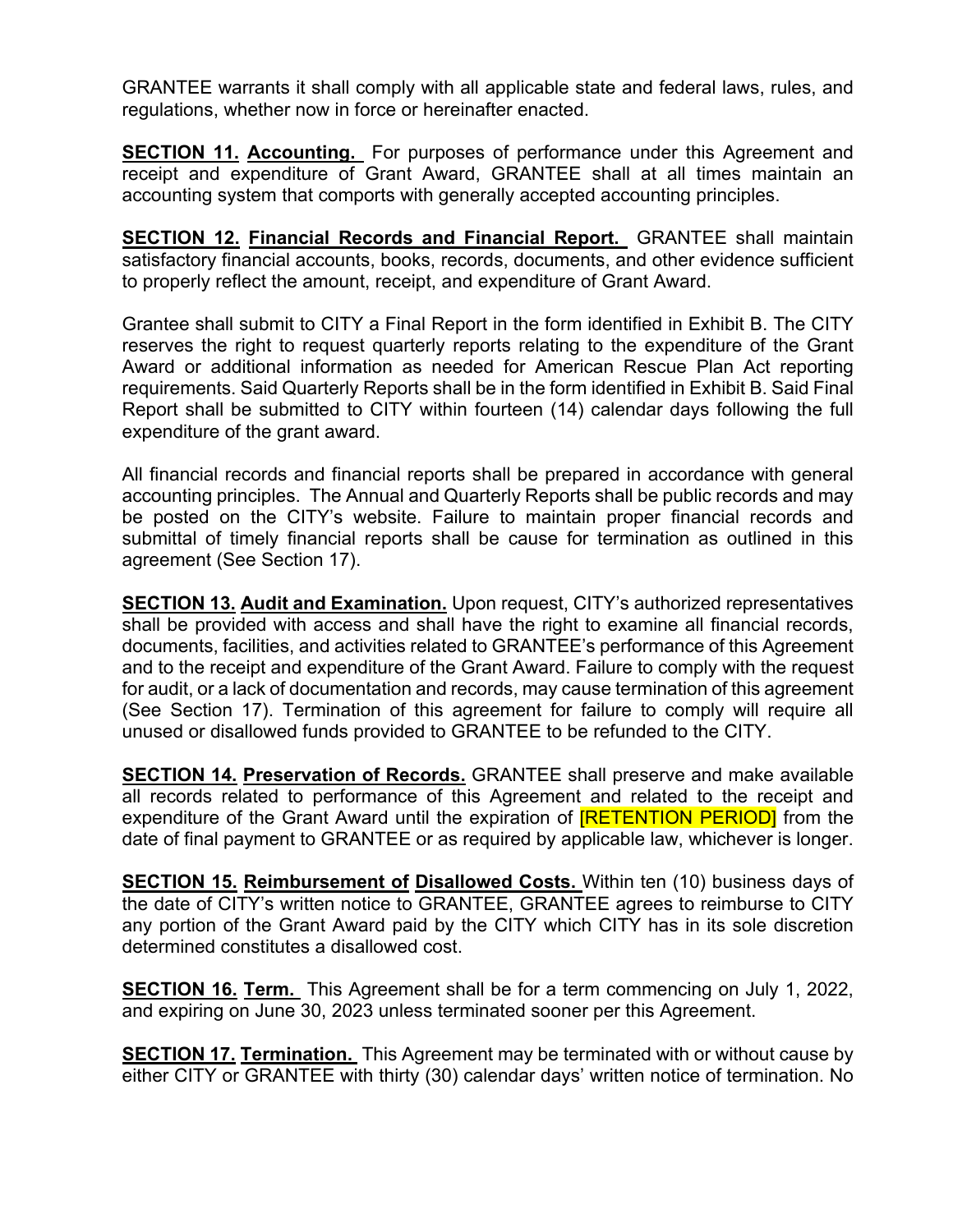later than ten (10) calendar days of transmission of the termination notice from CITY, GRANTEE shall refund any unused or disallowed portion of the Grant Award. In the event of a breach of this Agreement, CITY may elect to provide written notice of such breach and a reasonable time period in which GRANTEE must cure the breach. If GRANTEE fails to cure the breach in accordance with said notice, CITY may terminate this Agreement for cause, and any unused or disallowed portions of the Grant Funds shall be returned to the City within ten (10) calendar days of said termination date.

**SECTION 18. Notice**. All notices or instruments required to be given or delivered by law or this Agreement shall be in writing and shall be effective five (5) calendar days from the date of mailing or if personally delivered, from the date of personal delivery. If notice is given by mail, it shall be delivered by depositing the same in any United States Post Office, registered or certified mail, postage prepaid, addressed to:

CITY: Felicia Escover Assistant to the City Manager City of Oakley 3231 Main Street Oakley, CA 94561 (925) 625-7162 escover@ci.oakley.ca.us

GRANTEE: NAME TITLE **ORGANIZATION** ADDRESS PHONE NUMBER EMAIL

**SECTION 19. Severability**. If any provision of this Agreement or the application thereof is held invalid, that invalidity shall not affect other provisions or applications of this Agreement which can be given effect without the invalid provision or application, and to this end the provisions of this Agreement are severable.

**SECTION 20. Waiver.** No term or provision hereof will be considered waived by either party, and no breach is excused or consented to by either party, unless such waiver or consent is in writing and signed on behalf of the party against whom the waiver is asserted. No express or implied consent by either party to, waiver of, or failure of a party to enforce its rights with respect to a breach by the other party shall constitute consent to or, waiver of any subsequent or other breach by the other party.

**Section 21. Amendment.** This Agreement may be amended by mutual agreement in writing between the GRANTEE and the CITY. Any request by the GRANTEE for amendments must be in writing stating the amendment request and reason for the request. The GRANTEE shall make requests in a timely manner and in no event less than thirty (30) calendar days before the effective date of the proposed amendment.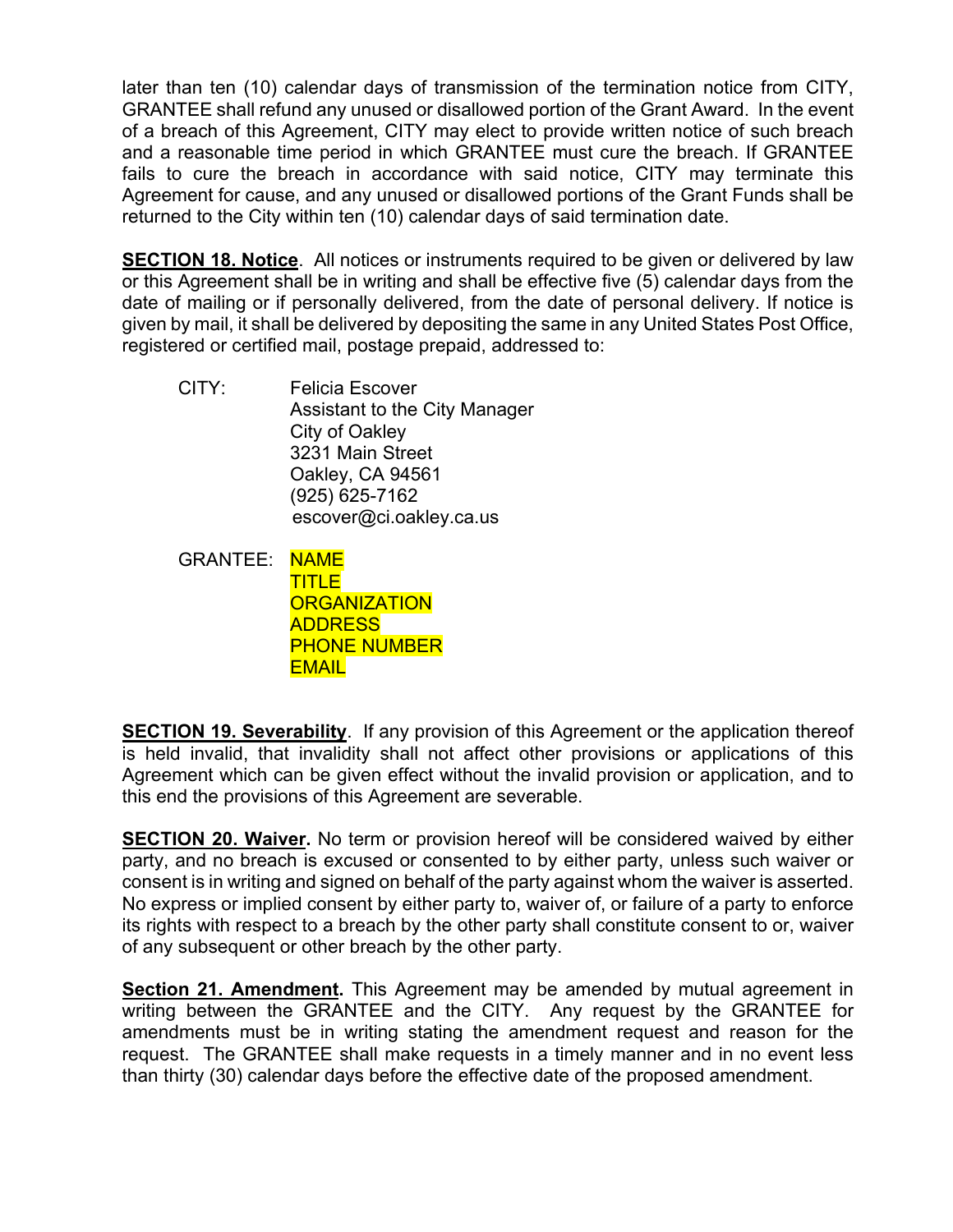# **Section 22. List of Exhibits:**

- Exhibit A Scope of Work
- Exhibit B Grant Agreement Report Exhibit
- Exhibit C Insurance Requirements

**Section 23. Entire Agreement.** This Agreement and any attached Exhibits shall constitute the entire Agreement between the parties hereto relating to the Grant Award and may not be modified except by an instrument in writing signed by the parties hereto.

(signatures on next page)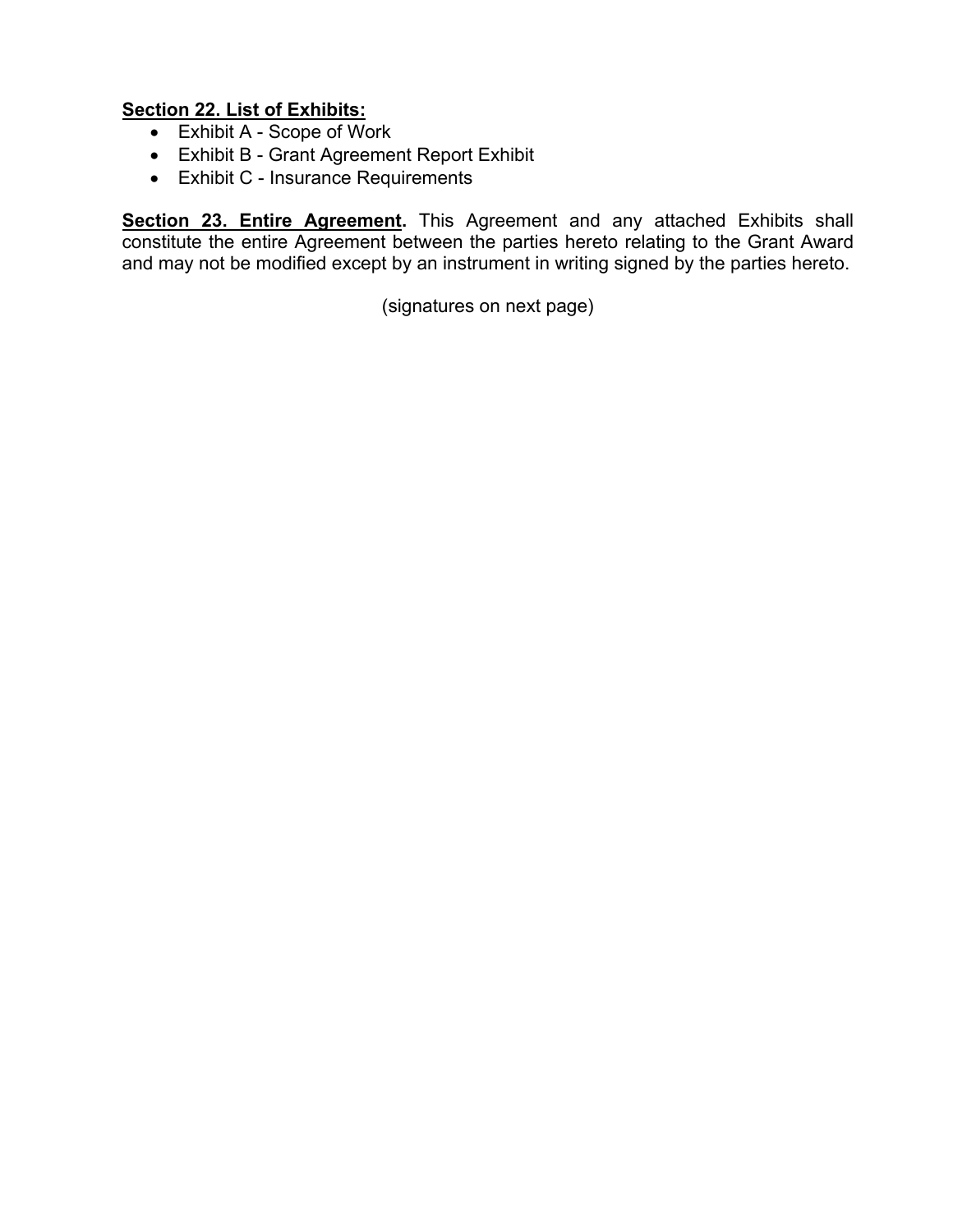IN WITNESS WHEREOF, the parties have entered into this Agreement on the day and year first hereinabove appearing.

# [NONPROFIT NAME],

a non-profit organization

| <b>NAME</b><br><b>TITLE</b>                                                                                                                                                                                                    | Joshua McMurray<br><b>City Manager</b>                    |
|--------------------------------------------------------------------------------------------------------------------------------------------------------------------------------------------------------------------------------|-----------------------------------------------------------|
| DATE: the contract of the contract of the contract of the contract of the contract of the contract of the contract of the contract of the contract of the contract of the contract of the contract of the contract of the cont | DATE: ____________                                        |
| (City Seal)                                                                                                                                                                                                                    | ATTEST:                                                   |
|                                                                                                                                                                                                                                | By: $\qquad \qquad$<br>Libby Vreonis<br><b>City Clerk</b> |
|                                                                                                                                                                                                                                | APPROVED AS TO CONTENT:                                   |
|                                                                                                                                                                                                                                | <b>Felicia Escover</b><br>Assistant to the City Manager   |
|                                                                                                                                                                                                                                | APPROVED AS TO FORM:                                      |
|                                                                                                                                                                                                                                | Derek Cole<br><b>City Attorney</b>                        |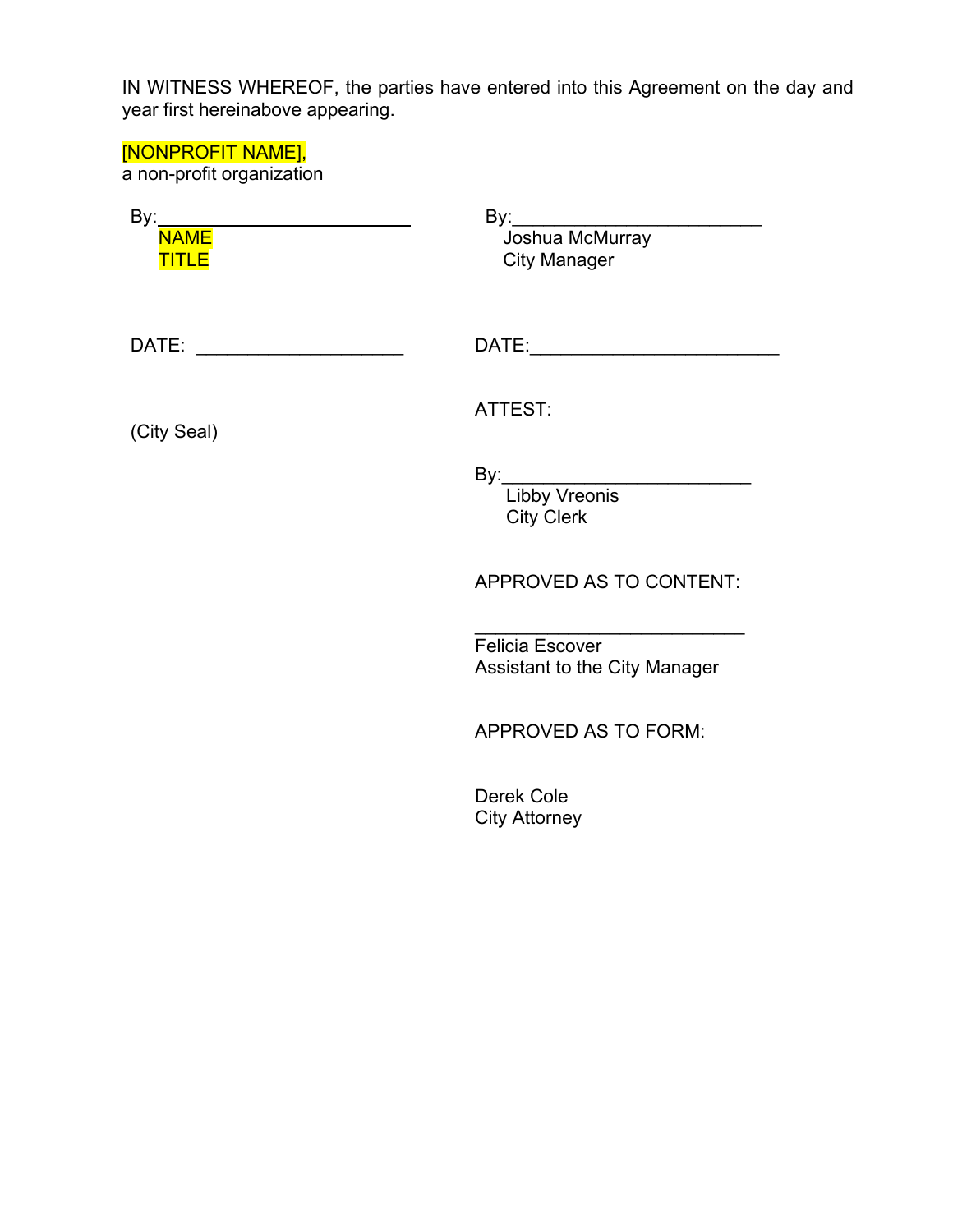# **EXHIBIT A**

### **SCOPE OF WORK**

Project Description:

-

Deliverables & Performance Measures:

Payment Schedule & Eligible Expenditures:

All expenditures must comply with the Coronavirus State and Local Recovery Funds Final Rule. Funding used for ineligible expenditures will require repayment to the City.

The grant funds will be used to support the [PROGRAM NAME]. Eligible expenditures under this grant agreement include:

The grant funds will be dispersed in a lump sum following the full execution of this agreement.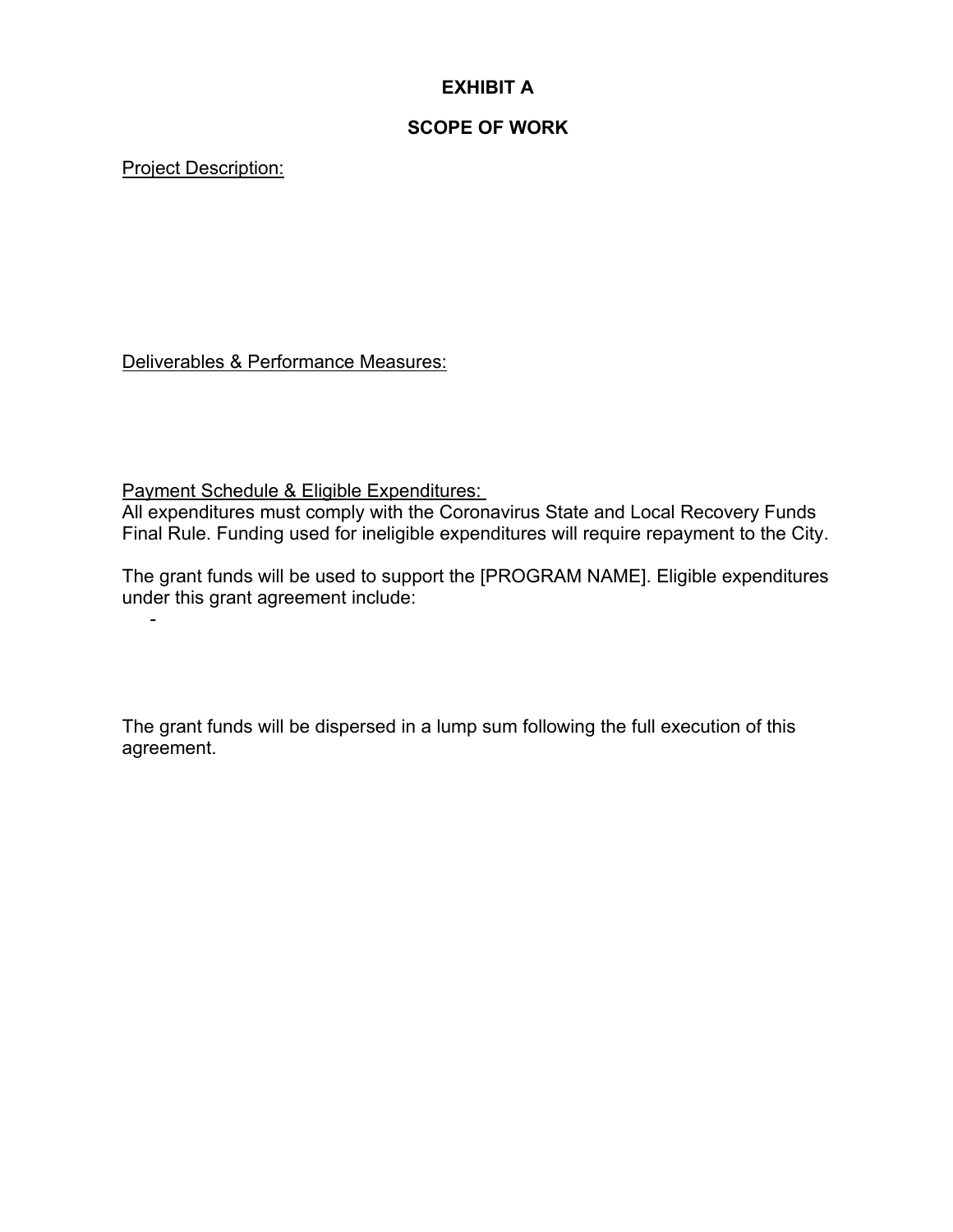### **Exhibit B Grant Agreement Report**

| Organization       |           |                         | Agreement No. |  |
|--------------------|-----------|-------------------------|---------------|--|
| Contact Person     |           | Contact Title           |               |  |
| Phone Number       |           | Email                   |               |  |
| <b>Report Type</b> | annual    | <b>Reporting Period</b> |               |  |
|                    | quarterly |                         |               |  |

### **Grantee Information**

| <b>Grant Amount</b>                          |  |
|----------------------------------------------|--|
| Funding expended during the reporting period |  |
| Funding expended to date                     |  |
| Remaining award amount                       |  |

#### **Award Details**

Receipts and thorough documentation of grant fund expenditures have been maintained and can be produced upon request ☐ yes ☐ no

#### **Performance Measures & Outcomes**

Please provide outcomes that were accomplished through the grant funds

| Part I: Quantitative Outcomes      |  |
|------------------------------------|--|
| Number of Individuals Served       |  |
| Population(s) Served               |  |
| Performance Measures per Agreement |  |

| Narrative – description of how the funds were used and what was accomplished. |  |  |  |  |  |
|-------------------------------------------------------------------------------|--|--|--|--|--|
|                                                                               |  |  |  |  |  |
|                                                                               |  |  |  |  |  |
|                                                                               |  |  |  |  |  |
|                                                                               |  |  |  |  |  |
|                                                                               |  |  |  |  |  |
|                                                                               |  |  |  |  |  |
|                                                                               |  |  |  |  |  |
|                                                                               |  |  |  |  |  |
|                                                                               |  |  |  |  |  |
|                                                                               |  |  |  |  |  |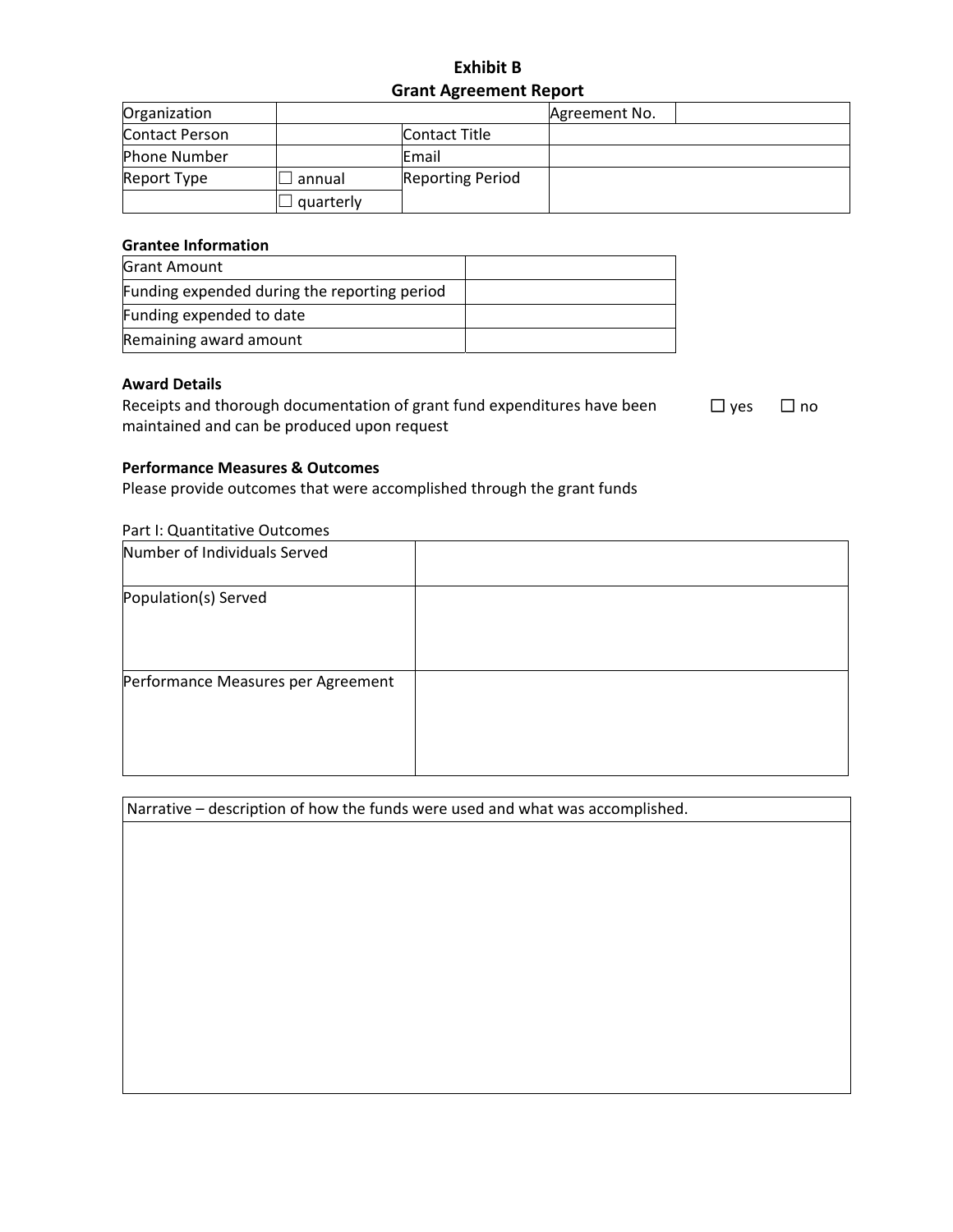#### **Grantee Representative Signature**

I hereby declare under the penalty of perjury that the goods or materials covered by this report have been *performed with the project specifications, are complete and accurate, and are eligible under the agreement.*

| Printed Name |      |  |
|--------------|------|--|
| Title        |      |  |
| Signature    | Date |  |

 $#$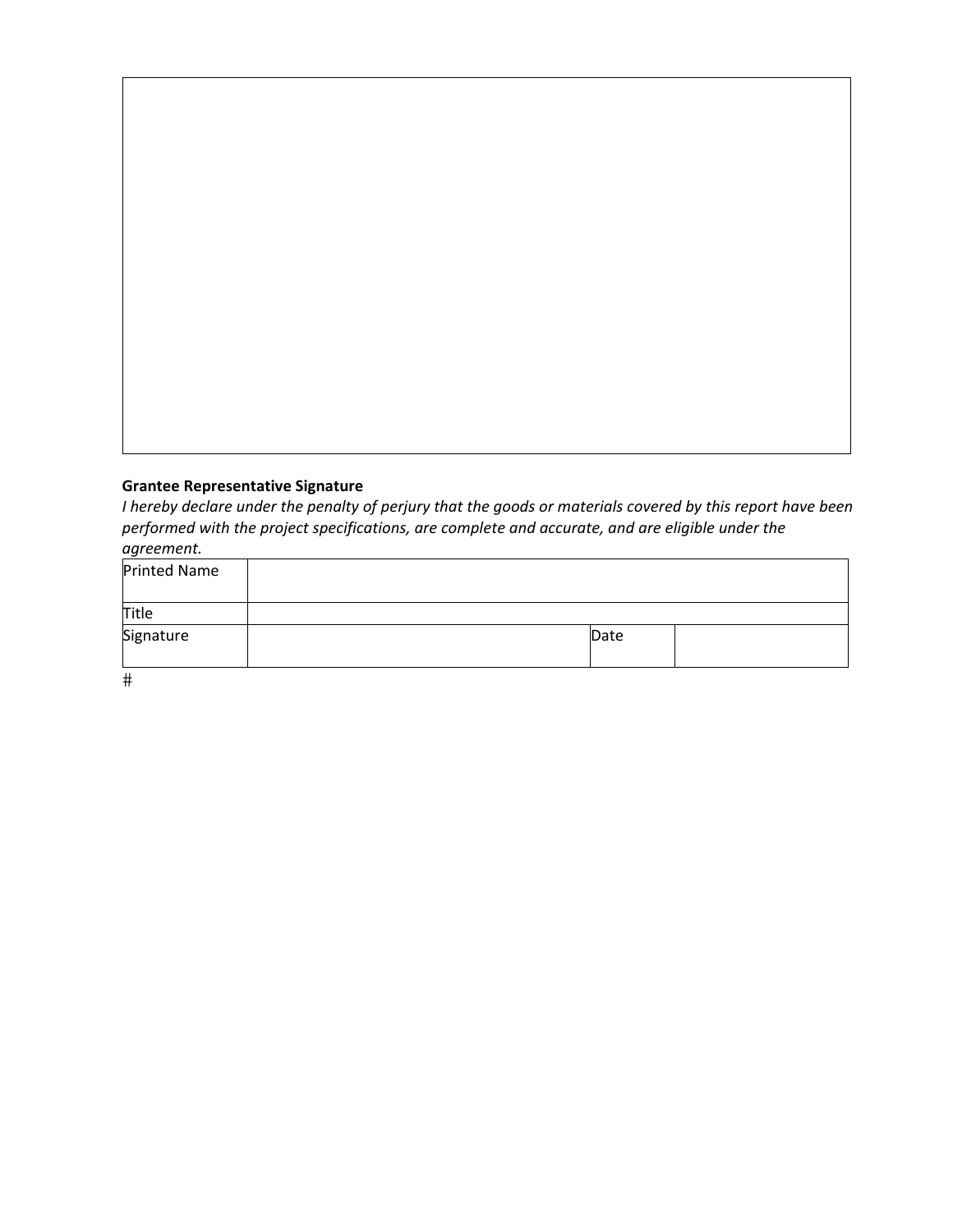### **EXHIBIT C**

### **INSURANCE REQUIREMENTS**

Grantee shall procure and maintain for the duration of this Agreement, including any extensions thereto, insurance against claims for injuries to persons or damages to property which may arise from or in connection with the performance of services hereunder by the Grantee, their agents, representatives, or employees or subcontractors. It shall be a requirement under this Agreement that any available insurance proceeds broader than or in excess of the specified minimum Insurance coverage requirements and/or limits shall be available to the Additional Insured. Furthermore, the requirements for coverage and limits shall be (1) the minimum coverage and limits specified in this Agreement; or (2) the broader coverage and maximum limits of coverage of any Insurance policy or proceeds available to the named Insured; whichever is greater. No representation is made that the minimum Insurance requirements of this agreement are sufficient to cover the obligations of the Grantee under this agreement.

### **MINIMUM SCOPE AND LIMIT OF INSURANCE**

Coverage shall be at least as broad as:

- 1. **Commercial General Liability** (CGL): Insurance Services Office Form CG 00 01 covering CGL on an "occurrence" basis, including products and completed operations, property damage, bodily injury and personal & advertising injury with limits no less than **\$1,000,000** per occurrence. If a general aggregate limit applies, either the general aggregate limit shall apply separately to this project/location or the general aggregate limit shall be twice the required occurrence limit (i.e., \$2,000,000)
- 2. **Automobile Liability**: Insurance Services Office Form Number CA 0001 covering Code 1 (any auto), or if Grantee has no owned autos, Code 8 (hired) and 9 (nonowned), with limits no less than **\$1,000,000** per accident for bodily injury and property damage.
- 3. **Workers' Compensation** insurance as required by the State of California, with Statutory Limits, and Employers' Liability insurance with a limit of no less than \$1,000,000 per accident for bodily injury or disease. **(WC insurance is not required if the grantee provides written verification it has no employees)**
- 4. **Professional Liability** (Errors and Omissions) Insurance appropriates to the Grantee's profession, with limits no less than \$1,000,000 per occurrence or claim, \$2,000,000 policy aggregate.

### *Other Insurance Provisions*

The insurance policies are to contain, or be endorsed to contain, the following provisions: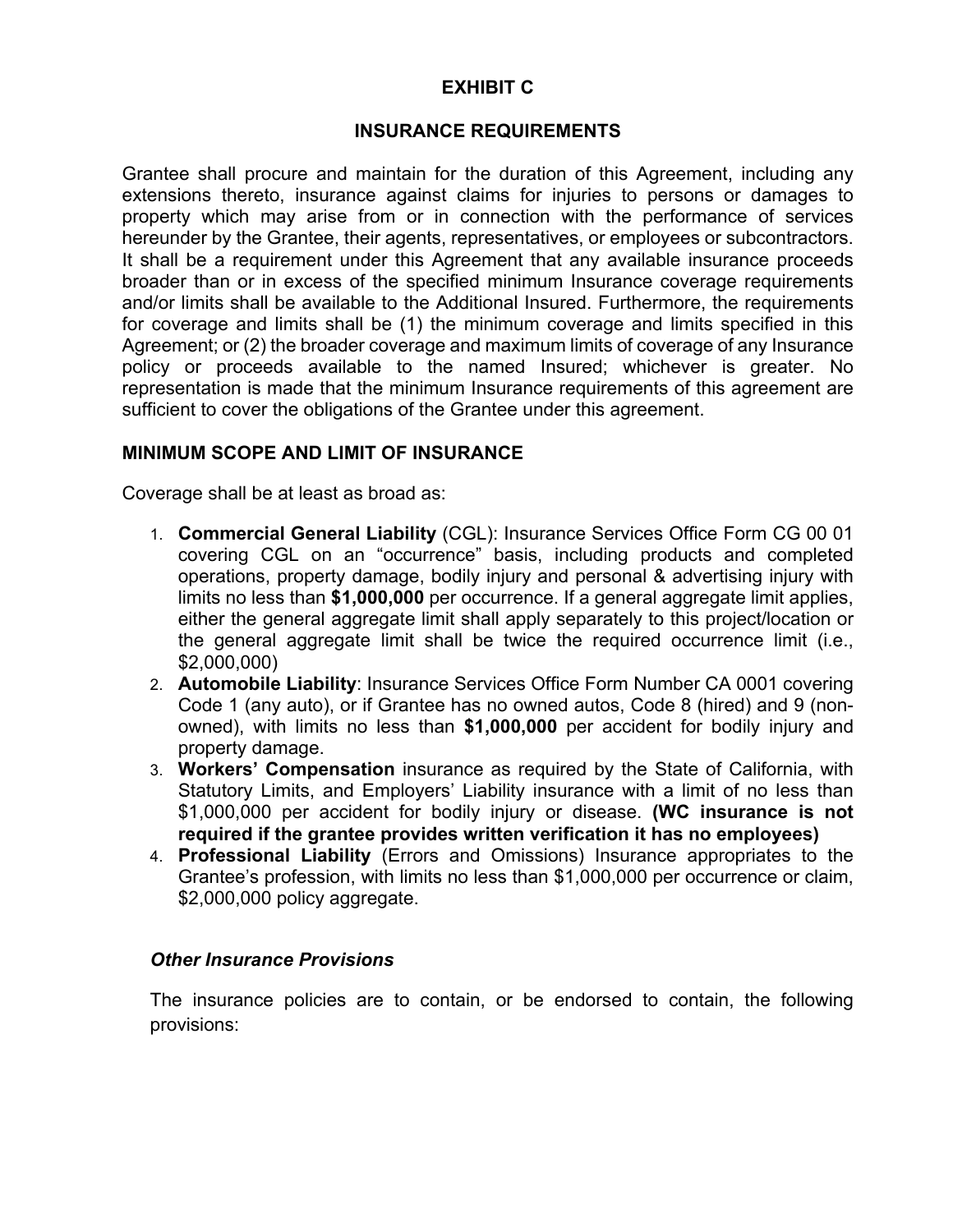- 1. **The City, its officers, officials, employees, and volunteers are to be covered as additional insureds** on the CGL policy with respect to liability arising out of work or operations performed by or on behalf of the Grantee including materials, parts, or equipment furnished in connection with such work or operations. General liability coverage can be provided in the form of an endorsement to the Grantee's insurance (at least as broad as ISO Form CG 20 10 11 85 or both CG 20 10 10 01 and CG 20 37 10 01 forms if later revisions used).
- 2. For any claims related to this contract, the **Grantee's insurance coverage shall be primary** insurance as respects the City, its officers, officials, employees, and volunteers. Any insurance or self-insurance maintained by the City, its officers, officials, employees, or volunteers shall be in excess of the Grantee's insurance and shall not contribute with it.
- *3.* Each insurance policy required by this clause shall provide that coverage shall not be canceled, except with thirty (30) days prior written notice to the City.

# *Waiver of Subrogation*

**Grantee hereby grants to City a waiver of any right to subrogation which any insurer of said Grantee may acquire** against the City by virtue of the payment of any loss under such insurance. Grantee agrees to obtain any endorsement that may be necessary to affect this waiver of subrogation, but this provision applies regardless of whether or not the City has received a waiver of subrogation endorsement from the insurer.

## *Deductibles and Self-Insured Retentions*

Any deductibles or self-insured retentions must be declared to and approved by the City. The City may require the Grantee to provide proof of ability to pay losses and related investigations, claim administration and defense expenses within the retention.

## *Acceptability of Insurers*

Insurance is to be placed with insurers with a current A.M. Best rating of no less than A:VII, unless otherwise acceptable to the City.

## *Claims Made Policies*

If any coverage required is written on a claims-made basis:

- 1. The retroactive date must be shown, and this date must be before the execution date of the contract or the beginning of contract work.
- 2. Insurance must be maintained and evidence of insurance must be provided for at least five (5) years after completion of contract work.
- 3. If coverage is canceled or non-renewed, and not replaced with another claimsmade policy form with a retroactive date prior to the contract effective date, the